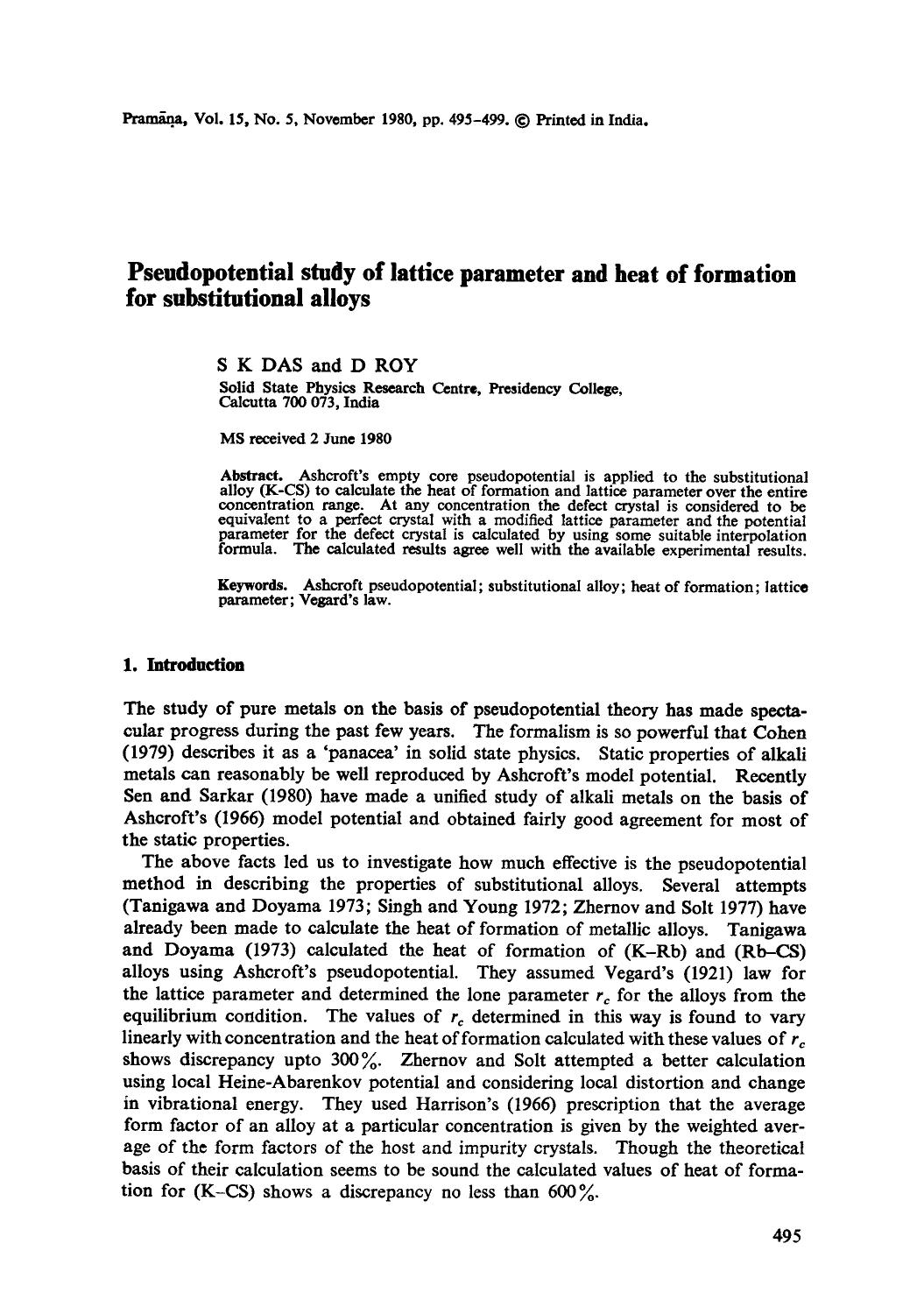An important difficulty in these calculations is that the heat of formation is a very small quantity in comparison with the total crystal energy. Hence the calculated values of heat of formation are very sensitive to the parameter of the pseudopotential. Hence, whatever be the model pseudopotential that is used, the most important question remains as to how the values of these parameters are determined. The main reason for the large discrepancies in the calculations mentioned above should be traced to a wrong method of evaluating the parameters. For example in the work of Tanigawa and Doyama (1973), the essential error seems to be the use of Vegard's law for  $r_s$ .

Our main purpose in the present paper is to see if a suitable procedure of selecting the value of the potential parameter can be found which will not only reproduce the lattice parameters but also the heat of formation over the entire concentration range. For simplicity we use Ashcroft pseudopotential. The work of Tanigawa and Doyama suggests that the Vegard's law for  $r_c$  will not lead to the desired result. We, therefore, suggest an interpolation formula for selecting an  $r_c$  value which deviates slightly from the Vegard's law. We show that  $r_c$  determined from empirical formula leads to surprisingly good agreement with both the lattice parameters and the heat of formation of the alloy.

## 2. **Theory**

Ashcroft's model potential in r-space is given by

$$
V(r) = 0, \quad r < r_c,
$$
\n
$$
= -\left[Ze^2 / r, \quad r > r_c.\right] \tag{1}
$$

and its Fourier transform is given by

$$
V(q) = -\frac{4\pi Ze^2}{q^2 \Omega_0} \cos q r_c. \tag{2}
$$

where  $r_c$  is the pseudopotential parameter,  $Z$  = valency,  $q$  = momentum transfer vector,  $\Omega_0 =$  atomic volume  $= \frac{4}{3} \pi Z r_s^3$ , and  $r_s =$  radius of Wigner-Seitz sphere.

For pure crystals, the lone parameter  $r_c$  is determined from the equilibrium condition using harmonic values of the lattice parameter. Harmonic values of  $r_s$  used and the calculated  $r_c$  values are shown in table 1.

**Table** 1. Pseudopotential parameters of pure crystals and data used for their **evaluation.** 

| Metal | Harmonic value of $r_s^{\dagger}$<br>(a.u.) | Parameter $r_c$<br>(a.u.) |  |
|-------|---------------------------------------------|---------------------------|--|
| ĸ     | 4-83726                                     | 2.69336                   |  |
| CS    | 5.60606                                     | 3.27036                   |  |

tSimmons and Wang (1971)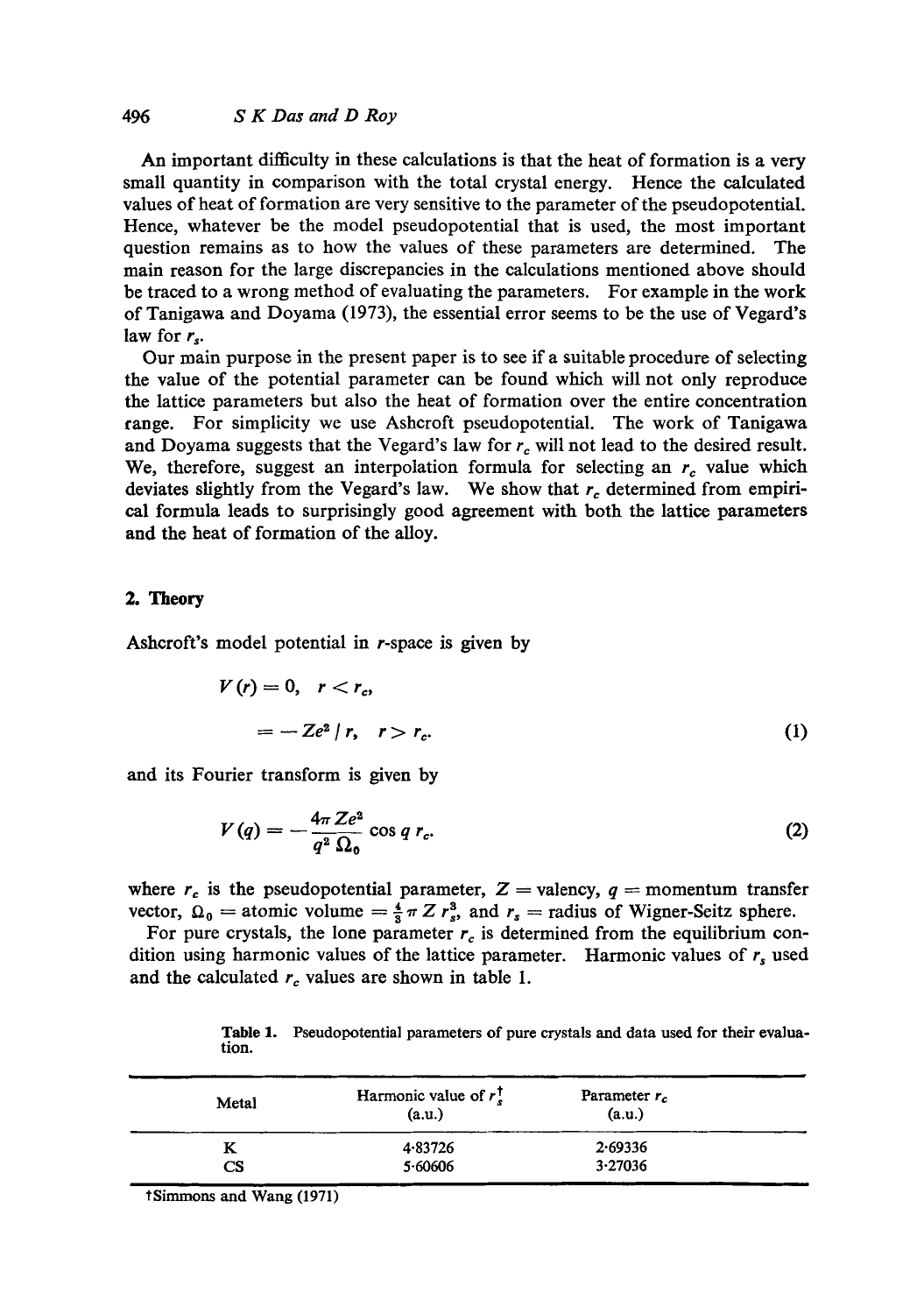For a substitutional alloy of alkali metals the total crystal energy/ion (in units of Rydbergs/ion) is given by

$$
\overline{E} = \frac{2.21}{\overline{r}_s^2} - \frac{1.792}{\overline{r}_s} - \frac{0.916}{\overline{r}_s} + (-0.115 + 0.031 \times \ln \overline{r}_s) + \overline{E}_1 + \overline{E}_2.
$$
 (3)

In equation (3), the first, second, third and fourth terms are kinetic, electrostatic exchange and correlation energies respectively.  $\overline{E}_1$  and  $\overline{E}_2$  are the first order noncoulomb and the band structure energies respectively. For Ashcroft model

$$
\overline{E}_1 = 3 \overline{r}_c^2 / \overline{r}_s^3, \tag{4}
$$

and 
$$
\overline{E}_2 = \frac{1}{\pi \Omega_0} \sum_{\substack{\rightarrow \\ \mathcal{E}}} \frac{\cos^2(2\pi g \overline{r}_c)}{g^2} (\epsilon (\Omega_0, \overrightarrow{g})^{-1} - 1), \tag{5}
$$

where g is a reciprocal lattice vector and  $\bar{r}_c$  is the pseudopotential parameter for the defect crystal with defect concentration  $X$ . We calculate  $\overline{r}_c$  according to the following formula

$$
\bar{r}_c = r_c^B + \chi \left( r_c^A - r_c^B \right) + m \chi \left( 1 - \chi^n \right), \tag{6}
$$

where  $r_A^A$  and  $r_B^B$  are the pseudopotential parameters for defect and host crystals respectively, m and n are two parameters, whose values are determined by trial so that the best fit with experimental results is obtained. The values thus obtained are  $m = -0.0737$  a.u.,  $n = 1.2200$ . In expression (5),  $\epsilon(\Omega_0, g)$  is the dielectric function. Here we have used Taylor's (1978) dielectric function.

# *2.1 Heat of formation and lattice parameter of the substitutional alloy*

Lattice parameter for the alloy as a function of impurity concentration can be determined from the equilibrium condition of the alloy *e.g.* 

$$
\partial \overline{E}(r_s, \chi) / \partial r_s = 0. \tag{7}
$$

The heat of formation or the heat of mixing of an alloy is defined as

$$
H_{ss}\left(\chi\right) = \overline{E} - \chi E_A - (1 - \chi) E_B,\tag{8}
$$

where  $E_A$  and  $E_B$  are crystal energies/ion of impurity and host crystals respectively.  $\chi$  is the concentration of A-type ions.

## **3. Discussion**

Concentration dependence of the heat of formation and the deviation of the lattice parameter from that given by Vegard's law in (K-CS) substitutional alloy are studied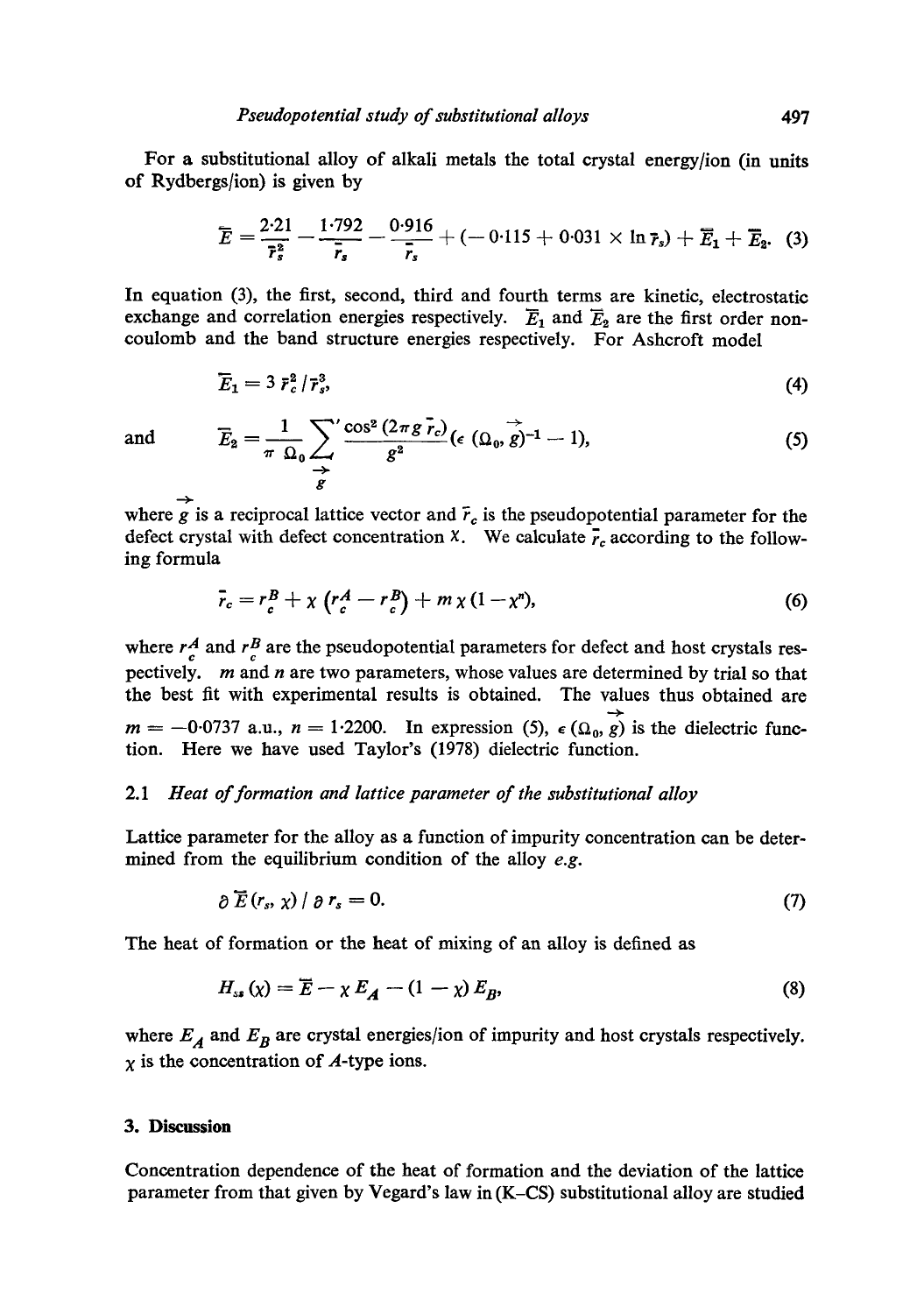

**Figure 1. a.** Heat of formation (*H*) as a function of impurity concentration  $\chi$ .<br>**b.** Deviation ( $\Delta r = r_p - r_{ss}$ ) of the calculated lattice parameter ( $r_{ss}$ ) from that given by Vegard's law as a function of impurity concentration  $\chi$ . The curves represent the theoretical values while the points represent the experimental values of Yokokawa and Kleppa (1964) and Pearson (1958) respectively.

by using (6), (7) and (8). The results are shown graphically in figures la and lb. Experimental values of the heat of formation are taken from Yokokawa and Kleppa (1964). It is found that calculated values agree well within  $20\%$ . One important point to be noted here is that the experimental values are those of binary liquid alloys, whereas we have calculated heat of formation of solid substitutional alloy. Comparison between the experimental values and our calculated values is possible only if we assume that the latent heat of liquefaction of pure and mixed solids satisfy Vegard's law. Such an assumption may not be unreasonable.

In figure 1b, we hae plotted the deviation ( $\Delta r = r_y - r_{ss}$ ) of the calculated lattice parameter  $(r_{ss})$  of the (K–CS) alloy from that given by Vegard's law  $(r_n)$  as a function of the impurity concentration. The agreement between the calculated and experimental values is found to be good. A simpler interpolation formula was also tried with  $n=1$  in equation (6). It is seen that even if we determine the parameter m by fitting the heat of formation at 50% concentration, the heats of formation at other concentrations do not at all agree with the experimental values. At concentrations less than 50 % the heats of formations are very much less than and those at higher concentrations are very much larger than the experimental values. Moreover the experimental deviation of the lattice parameter from Vegard's law is not at all well reproduced. Thus considering the simplicity, the results of the present calculation seem to be encouraging.

### **Acknowledgements**

The authors are indebted to Prof. S Sengupta for his enlightening discussions and one of the authors (SKD) is grateful to the University Grants Commission, New Delhi for a fellowship under the Faculty Improvement Program.

#### **References**

Ashcroft N W 1966 *Phys. Lett.* 23 48 Cohen M L 1979 *Phys. Today* 40 July Harrison W A 1966 *Pseudopotentials in the theory of metals* (New York: Benjamin) p. 142